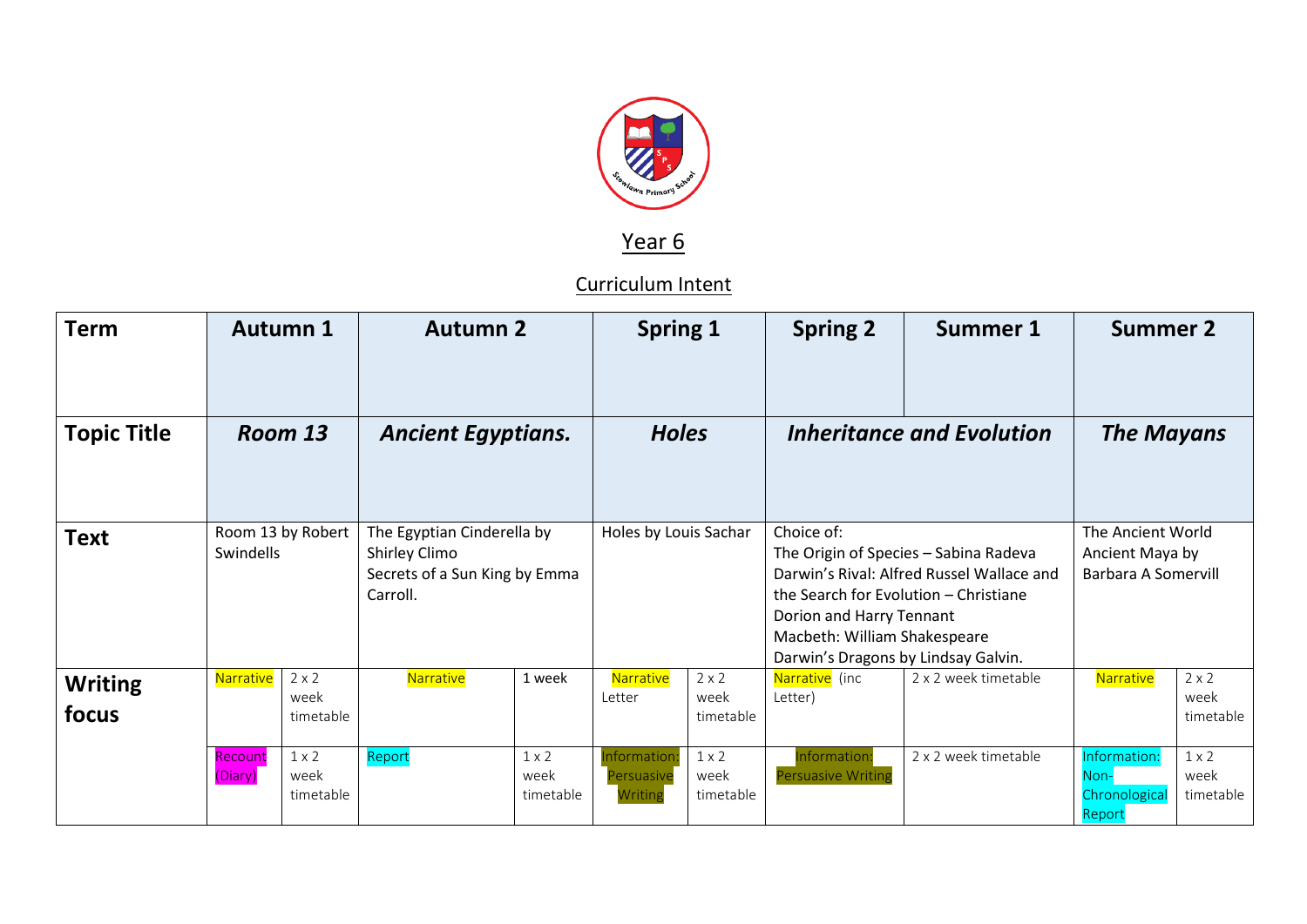|                |             | nformation           | $1 \times 2$ |                  | week | <mark>oetry</mark> | ' weeks           |       |  |
|----------------|-------------|----------------------|--------------|------------------|------|--------------------|-------------------|-------|--|
|                |             | Persuasion/Discussio | week         |                  |      |                    |                   |       |  |
|                |             |                      | timetable    |                  |      |                    |                   |       |  |
| <b>Science</b> | Electricity |                      |              | Animals in their |      | Inheritance and    | Animals including | Light |  |
|                |             |                      |              | habitats         |      | evolution          | humans            |       |  |

| Geography | <b>Physical Geography</b>     | <b>Locational</b>      | <b>Human Geography</b>     |
|-----------|-------------------------------|------------------------|----------------------------|
|           | To describe and understand    | <b>Knowledge</b>       | <b>Economic activity</b>   |
|           | key aspects of Rivers and the | Locate the world's     | including trade links.     |
|           | water cycle.                  | countries (using       | <b>Geographical Skills</b> |
|           | (resources can be found on    | maps, atlases globes   | and Fieldwork              |
|           | Twinkl)                       | or digital/computer    | Use 8 figure compass       |
|           |                               | mapping), using maps   | and 6 figure grid          |
|           |                               | to focus on North and  | reference accurately.      |
|           |                               | <b>South America</b>   | Use lines of longitude     |
|           |                               | (including major       | and latitude on maps.      |
|           |                               | cities).               | <b>Making maps draw</b>    |
|           |                               |                        | plans of increasing        |
|           |                               | <b>Place Knowledge</b> | complexity. Begin to       |
|           |                               | Case study comparing   | use and recognise atlas    |
|           |                               | a city in the UK and   | symbols.                   |
|           |                               | North America,         |                            |
|           |                               | focusing on human      |                            |
|           |                               | and physical           |                            |
|           |                               | characteristics,       |                            |
|           |                               | topographical          |                            |
|           |                               | features and land use  |                            |
|           |                               | patterns, considering  |                            |
|           |                               | how these may have     |                            |
|           |                               | changed over time.     |                            |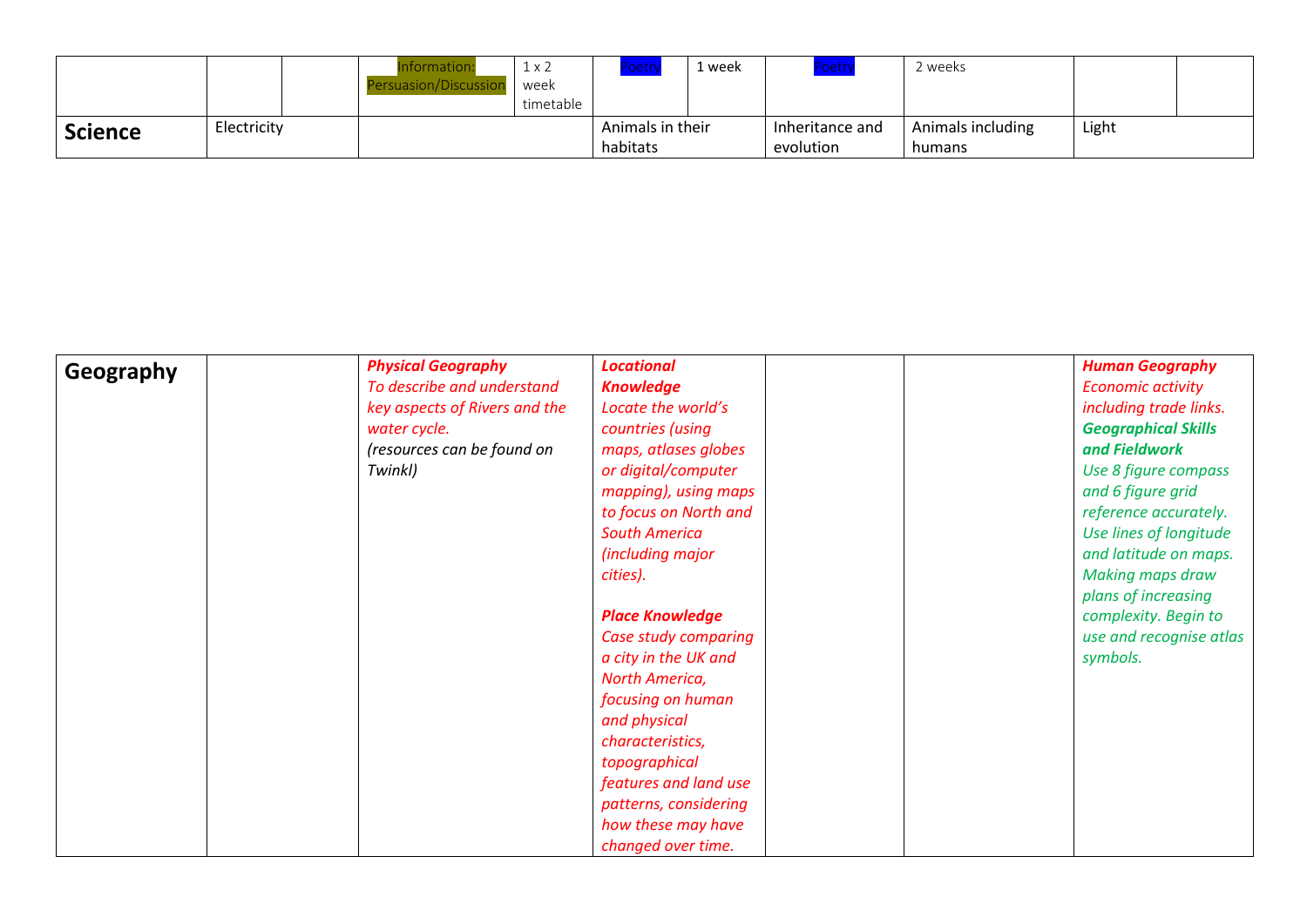|                  |                                               |                                                                   | <b>UK town: Whitby</b>                     |                  |                        |                                                |  |
|------------------|-----------------------------------------------|-------------------------------------------------------------------|--------------------------------------------|------------------|------------------------|------------------------------------------------|--|
|                  |                                               |                                                                   | <b>North American town:</b>                |                  |                        |                                                |  |
|                  |                                               |                                                                   | city in Texas                              |                  |                        |                                                |  |
| <b>History</b>   |                                               | <b>Achievements of earliest</b>                                   |                                            |                  |                        | A non-European study                           |  |
|                  |                                               | civilisations- overview of<br>where and when the first            |                                            |                  |                        | that provides a<br>contrast with British       |  |
|                  |                                               |                                                                   |                                            |                  |                        |                                                |  |
|                  |                                               | civilisations appeared and a<br>depth study of Ancient Egypt      |                                            |                  |                        | History: Mayan<br><b>Civilisation c AD 900</b> |  |
|                  | Skills - Timelines.                           |                                                                   |                                            |                  |                        |                                                |  |
|                  |                                               | Areas covered will be placed on the timeline throughout the year. |                                            |                  |                        |                                                |  |
|                  | Digital animator                              | Digital researcher and                                            | Digital data handler-                      | Digital          | Digital film maker     | Digital musician                               |  |
| <b>Computing</b> |                                               | presenter 2                                                       | check resources                            | programmer       |                        |                                                |  |
|                  |                                               | Multi-media presentation                                          | available.                                 |                  |                        |                                                |  |
|                  |                                               | based on the Egyptians                                            |                                            |                  |                        |                                                |  |
|                  |                                               |                                                                   |                                            |                  |                        |                                                |  |
| <b>PE</b>        | Dance                                         | <b>Invasion Games</b>                                             | Gymnastics                                 | Gymnastics       | Striking and fielding  | <b>Netball</b>                                 |  |
|                  | <b>Athletics</b>                              | Dance                                                             | <b>OAA</b>                                 | Circuit training | Gymnastics             | <b>Athletics</b>                               |  |
|                  |                                               |                                                                   |                                            |                  |                        |                                                |  |
| <b>RE</b>        | What would make                               | Values! What matters most?                                        | Christian Aid, Khalsa Aid, Islamic relief: |                  | Sikhs in Wolverhampton |                                                |  |
|                  | Wolverhampton a<br>(Christians and Humanists) |                                                                   | Can they change the world?                 |                  | What can we learn?     |                                                |  |
|                  | more respectful                               |                                                                   |                                            |                  |                        | Gurus worship, service and the wonderful Lord  |  |
|                  | community?                                    |                                                                   |                                            |                  |                        |                                                |  |
| D and T          |                                               | Textiles - making Christmas                                       | Wood - making                              |                  |                        | Cooking and nutrition                          |  |
|                  |                                               | decorations                                                       | motorised buggies                          |                  |                        |                                                |  |
|                  |                                               |                                                                   | using electricity                          |                  |                        |                                                |  |
| Art              | Drawing-using                                 | Sculpture- using clay                                             | Printing,                                  | Collage          | Painting               | Work of other Artists,                         |  |
|                  | sketchbooks                                   |                                                                   |                                            |                  |                        | architects and                                 |  |
|                  |                                               |                                                                   |                                            |                  |                        | designers                                      |  |
|                  | Van Gogh                                      | Giacometti                                                        | Andy Warhol                                | Giuseppe         | Monet                  | Lowry                                          |  |
| <b>Featured</b>  |                                               |                                                                   |                                            | Arcimboldo       |                        |                                                |  |
| artists          |                                               |                                                                   |                                            |                  |                        |                                                |  |
| <b>Music</b>     | Charanga unit-                                | Charanga unit Classroom Jazz 2                                    | Charanga unit A New                        | Charanga unit    | Charanga unit          | Charanga Reflect,                              |  |
|                  | Happy. Improvise                              |                                                                   | <b>Years Carol</b>                         | You've got a     | Music and me           | rewind and replay                              |  |
| (Charanga)       | and compose                                   |                                                                   |                                            | friend.          |                        |                                                |  |